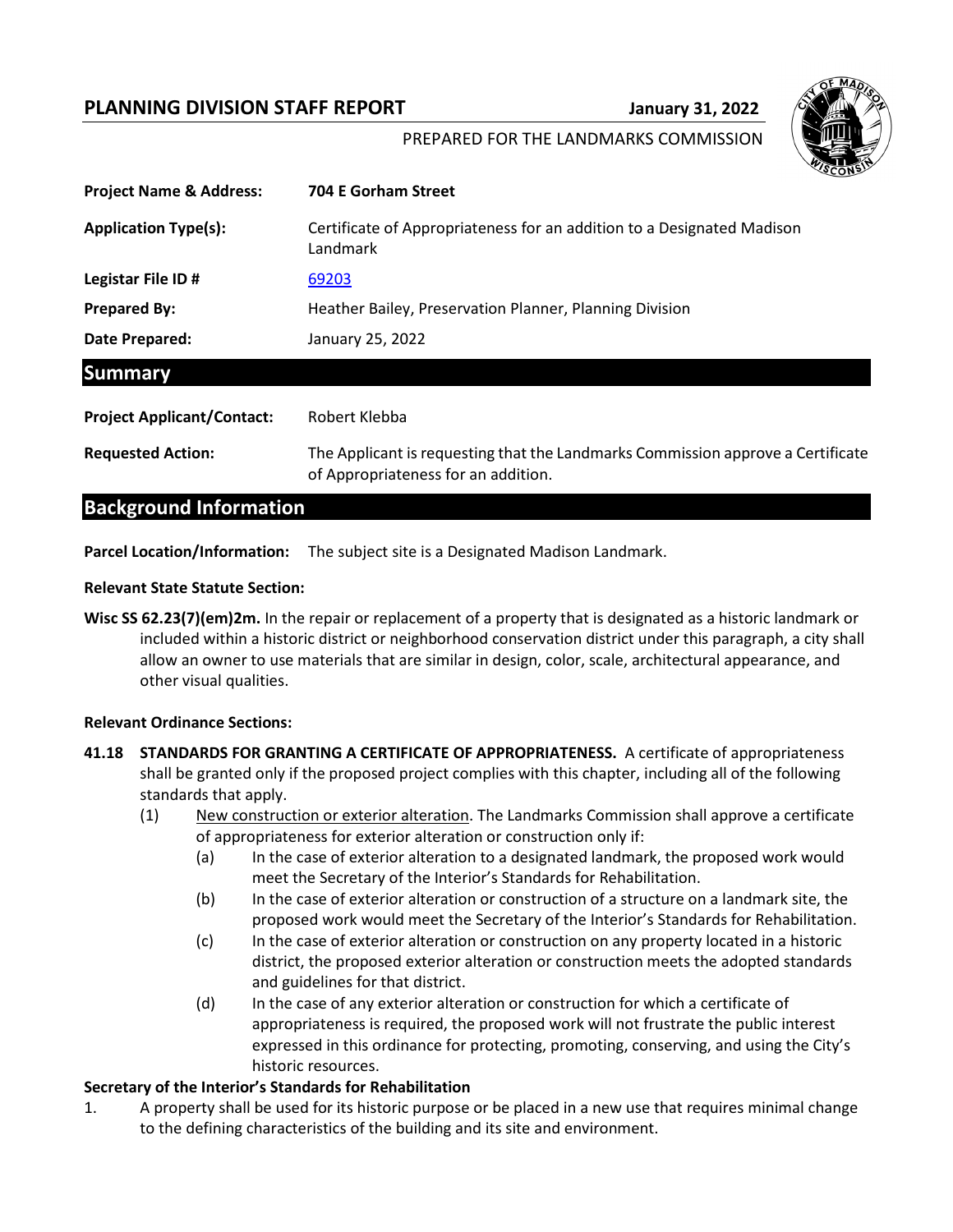- 2. The historic character of a property shall be retained and preserved. The removal of historic materials or alteration of features and spaces that characterize a property shall be avoided.
- 3. Each property shall be recognized as a physical record of its time, place, and use. Changes that create a false sense of historical development, such as adding conjectural features or architectural elements from other buildings, shall not be undertaken.
- 4. Most properties change over time; those changes that have acquired historic significance in their own right shall be retained and preserved.
- 5. Distinctive features, finishes, and construction techniques or examples of craftsmanship that characterize a historic property shall be preserved.
- 6. Deteriorated historic features shall be repaired rather than replaced. Where the severity of deterioration requires replacement of a distinctive feature, the new feature shall match the old in design, color, texture, and other visual qualities and, where possible, materials. Replacement of missing features shall be substantiated by documentary, physical, or pictorial evidence.
- 7. Chemical or physical treatments, such as sandblasting, that cause damage to historic materials shall not be used. The surface cleaning of structures, if appropriate, shall be undertaken using the gentlest means possible.
- 8. Significant archeological resources affected by a project shall be protected and preserved. If such resources must be disturbed, mitigation measures shall be undertaken.
- 9. New additions, exterior alterations, or related new construction shall not destroy historic materials that characterize the property. The new work shall be differentiated from the old and shall be compatible with the massing, size, scale, and architectural features to protect the historic integrity of the property and its environment.
- 10. New additions and adjacent or related new construction shall be undertaken in such a manner that if removed in the future, the essential form and integrity of the historic property and its environment would be unimpaired.

## **Analysis and Conclusion**

The applicant is requesting a Certificate of Appropriateness to construct a single-story rear addition and complete some other exterior repairs and remodeling. The building was designated a Madison landmark in 1975. Constructed in 1912, this Claude & Starck designed building exemplifies their fusion of Prairie and Tudor Revival architectural styles.

The rear addition would be single-story and contain a garage and suite of rooms, topped by a rooftop deck. The proposed windows are largely contemporary in style, which helps to differentiate the addition from the historic structure. The pedestrian and vehicle doors are of a Craftsman style, but will read as being new. The addition features brick piers at the western corners and the walls are clad in stucco. The rooftop deck railings are proposed as glass panels with white metal posts and framing. The piers replicate the pattern found on the ca. 1950s rear addition, and the contemporary railing allows this section to stand apart from the historic railings while being minimally visible. There is a stair that leads down the north side of the addition from the rooftop deck to the ground, featuring a metal railing.

On the historic structure, one bay of windows on the north side of the first floor of the 1950s addition will be removed and replaced with a new pedestrian door and a double-hung window. The central bay of windows on west side of the first floor of the 1950s addition will be replaced with French door. On the second floor, the proposal is to replace a failed pair of nonhistoric windows with windows that better match the rest of the structure. The pair of windows on the southern end of the west façade is proposed for replacement with doors that will replicate the appearance of the original windows while allow for access to the historic rear balcony.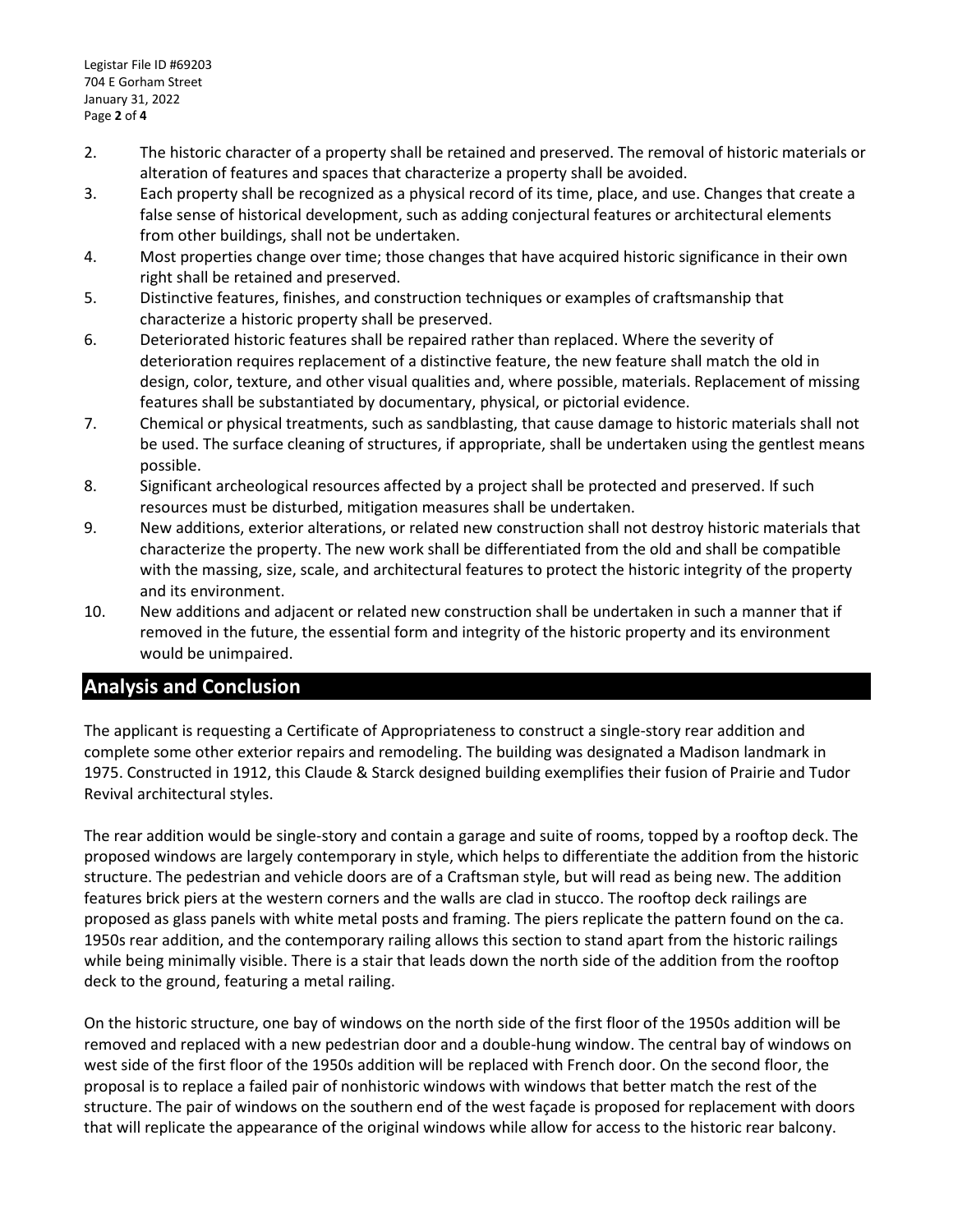Legistar File ID #69203 704 E Gorham Street January 31, 2022 Page **3** of **4**

On the rear of the structure is a large dormer that spans most of the length of the building, and dates to the 1950s remodel. The proposal is to enlarge the two existing awning windows. The application discusses replacement of several other windows, but these are historic and are repairable. Staff would recommend that the applicant work with staff to determine if these windows are repairable. As this project is also seeking preservation tax credits, that process would require these windows to be repaired rather than replaced as well.

The application also discusses new venting, which will be painted to match the masonry. For the new roofing, staff reviewed a roofing sample, which appeared to adequately replicate asphalt roofing. It had a rough, matte finish, and narrow profile between courses. The proposed work to rehabilitate the roof of the porch would restore the historic appearance. The proposed masonry work for the porch will need to have bricks that match the adjacent in color, size, and composition.

A discussion of the relevant ordinance sections follows:

- **41.18 STANDARDS FOR GRANTING A CERTIFICATE OF APPROPRIATENESS.** A certificate of appropriateness shall be granted only if the proposed project complies with this chapter, including all of the following standards that apply.
	- (1) New construction or exterior alteration. The Landmarks Commission shall approve a certificate of appropriateness for exterior alteration or construction only if:
		- (a) As a designated landmark, the proposed exterior alterations must meet the Secretary of the Interior's Standards for Rehabilitation.
		- (b) N/A
		- $(C)$  N/A
		- (d) N/A

### **Secretary of the Interior's Standards for Rehabilitation**

- 1. The proposed changes are largely to the rear of the structure, covering over areas that have already had an addition, and are not a character-defining area of the historic structure or site.
- 2. The project is proposing to remove failed brick and roofing, with replacements to replicate the appearance of the historic. The removal of the historic windows when they can be repaired would remove materials and features that characterize the property and shall be avoided, per this standard.
- 3. The proposed addition and alterations of some window openings do not create a false sense of history. The addition uses a similar architectural vocabulary while reading as new.
- 4. There are no proposed changes for areas that have acquired significance in their own right.
- 5. The proposal will retain distinctive features of the historic structure (other than the proposal to replace original windows) and restore porch roof.
- 6. Deteriorated features are proposed for some limited replacement, with the exception of the historic windows, which should be repaired. The porch repair will replicate the appearance of the historic, which we have documentation for.
- 7. N/A
- 8. N/A
- 9. The new addition is nested behind the historic structure and differentiated in a way that is sensitive to the historic structure and the site.
- 10. The new addition could be removed and does not change the overall form or integrity of the historic structure.